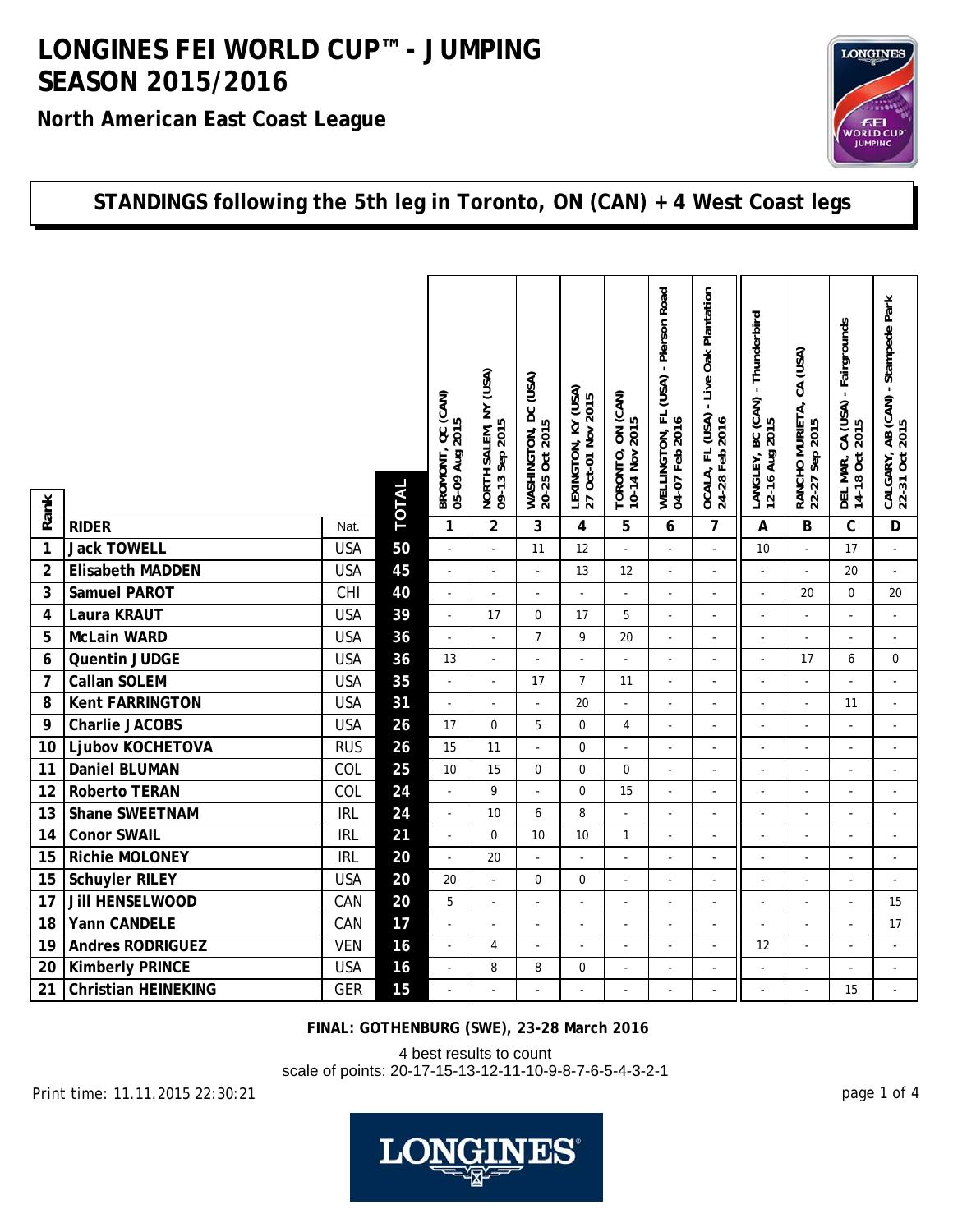**North American East Coast League**



 $\vert$   $\mathbf{z}$ 

 $\mathbf{I}$ 

 $\mathbb{I}$ 

 $\vert$  g

| Rank |                          |            | <b>TOTAL</b>   | BROMONT, QC (CAN)<br>05-09 Aug 2015 | NORTH SALEM, NY (USA)<br>09-13 Sep 2015 | WASHINGTON, DC (USA)<br>20-25 Oct 2015 | LEXINGTON, KY (USA)<br>27 Oct-01 Nov 2015 | TORONTO, ON (CAN)<br>10-14 Nov 2015 | WELLINGTON, FL (USA) - Pierson Road<br>04-07 Feb 2016 | - Live Oak Plantation<br>OCALA, FL (USA)<br>24-28 Feb 2016 | LANGLEY, BC (CAN) - Thunderbird<br>12-16 Aug 2015 | RANCHO MURIETA, CA (USA)<br>22-27 Sep 2015 | DEL MAR, CA (USA) - Fairgrounds<br>14-18 Oct 2015 | CALGARY, AB (CAN) - Stampede Park<br>22-31 Oct 2015 |
|------|--------------------------|------------|----------------|-------------------------------------|-----------------------------------------|----------------------------------------|-------------------------------------------|-------------------------------------|-------------------------------------------------------|------------------------------------------------------------|---------------------------------------------------|--------------------------------------------|---------------------------------------------------|-----------------------------------------------------|
|      | <b>RIDER</b>             | Nat.       |                | $\mathbf{1}$                        | $\overline{2}$                          | 3                                      | $\overline{\mathbf{4}}$                   | $\overline{5}$                      | 6                                                     | $\overline{7}$                                             | A                                                 | B                                          | $\mathsf{C}$                                      | D                                                   |
| 22   | Victoria COLVIN          | <b>USA</b> | 15             | $\blacksquare$                      | $\overline{a}$                          | 12                                     | 3                                         | $\Box$                              | ÷,                                                    | $\overline{a}$                                             | ÷,                                                | $\overline{a}$                             |                                                   | ÷,                                                  |
| 23   | <b>Kirsten COE</b>       | <b>USA</b> | 14             | $\overline{\phantom{a}}$            | $\mathbf{1}$                            | $\overline{a}$                         | ÷,                                        | $\overline{a}$                      | L.                                                    | $\overline{a}$                                             | L.                                                | $\mathbf{r}$                               | 13                                                | $\mathbf{r}$                                        |
| 24   | Peter LUTZ               | <b>USA</b> | 13             | $\Box$                              | 13                                      | $\overline{\phantom{a}}$               | $\overline{\phantom{a}}$                  | $\overline{\phantom{a}}$            | L.                                                    | $\sim$                                                     | ÷,                                                | $\mathbf{r}$                               | $\overline{\phantom{a}}$                          | $\mathbf{r}$                                        |
| 25   | Catherine TYREE          | <b>USA</b> | 13             | $\overline{\phantom{a}}$            | 12                                      | $\mathbf{1}$                           | $\overline{a}$                            | $\overline{a}$                      | $\overline{a}$                                        | ÷,                                                         |                                                   | $\overline{a}$                             | $\overline{a}$                                    | $\overline{a}$                                      |
| 26   | Erynn BALLARD            | CAN        | 13             | $\overline{\phantom{a}}$            | $\Box$                                  | ÷,                                     | $\overline{a}$                            | 9                                   | ÷,                                                    |                                                            |                                                   | ÷,                                         | ÷,                                                | $\overline{4}$                                      |
| 27   | Katherine A. DINAN       | <b>USA</b> | 13             | 6                                   | $\overline{7}$                          | $\mathbf 0$                            | 0                                         | $\overline{a}$                      | L.                                                    |                                                            |                                                   | $\sim$                                     |                                                   |                                                     |
| 28   | Melissandre LINCOURT     | CAN        | 12             | 12                                  | $\overline{\phantom{a}}$                | $\overline{a}$                         | $\overline{a}$                            | $\overline{\phantom{a}}$            | $\overline{\phantom{a}}$                              | $\overline{a}$                                             | $\overline{a}$                                    | $\overline{\phantom{a}}$                   | $\overline{\phantom{a}}$                          | $\overline{\phantom{a}}$                            |
| 29   | Mac CONE                 | CAN        | 11             | 11                                  | $\Box$                                  | ÷,                                     | ÷,                                        | $\pmb{0}$                           | $\blacksquare$                                        | ÷,                                                         | ÷,                                                | $\mathbf{r}$                               | ÷,                                                | $\Box$                                              |
| 30   | <b>Meagan NUSZ</b>       | <b>USA</b> | 11             | $\overline{\phantom{a}}$            | $\sim$                                  | $\overline{\phantom{a}}$               | $\mathbf{0}$                              | $\mathbb{L}$                        | $\overline{a}$                                        | $\overline{\phantom{a}}$                                   | ÷,                                                | $\overline{7}$                             | $\overline{4}$                                    | $\sim$                                              |
| 31   | Jonathon MILLAR          | CAN        | 10             | $\overline{\phantom{a}}$            | 0                                       | ÷,                                     | $\sim$                                    | 10                                  | $\overline{a}$                                        | ÷.                                                         | ÷,                                                | $\overline{a}$                             | $\overline{a}$                                    | ÷,                                                  |
| 31   | Michelle RODAL           | <b>USA</b> | 10             | $\overline{\phantom{a}}$            | $\overline{a}$                          | ÷,                                     | L.                                        | $\overline{a}$                      | ä,                                                    | $\overline{a}$                                             | L.                                                | $\overline{a}$                             | 10                                                | $\overline{\phantom{a}}$                            |
| 33   | <b>Charlie JAYNE</b>     | <b>USA</b> | 10             | $\overline{\phantom{a}}$            | 0                                       | 9                                      | $\mathbf{1}$                              | $\overline{a}$                      |                                                       |                                                            |                                                   |                                            |                                                   |                                                     |
| 34   | <b>Kevin BABINGTON</b>   | <b>IRL</b> | 9              | $\blacksquare$                      | $\sim$                                  |                                        | L.                                        | $\overline{a}$                      | L.                                                    |                                                            |                                                   |                                            | 9                                                 |                                                     |
| 34   | Peter LEONE              | <b>USA</b> | 9              | 9                                   |                                         | $\overline{a}$                         | $\overline{a}$                            | $\overline{a}$                      | ÷,                                                    | $\overline{\phantom{a}}$                                   |                                                   | $\sim$                                     |                                                   | $\overline{\phantom{a}}$                            |
| 34   | <b>Vanessa MANNIX</b>    | CAN        | 9              | $\overline{\phantom{a}}$            | 0                                       | $\overline{\phantom{a}}$               | ÷,                                        | $\blacksquare$                      | ÷,                                                    | ÷,                                                         | $\overline{a}$                                    | $\overline{\phantom{a}}$                   |                                                   | 9                                                   |
| 37   | <b>Leslie HOWARD</b>     | <b>USA</b> | 8              | $\overline{2}$                      | $\omega$                                | $\overline{\phantom{a}}$               | 6                                         | $\mathbf 0$                         | L.                                                    | $\overline{\phantom{a}}$                                   | ÷,                                                | $\mathbf{r}$                               | ÷,                                                | $\sim$                                              |
| 38   | <b>Matt WILLIAMS</b>     | <b>AUS</b> | $\overline{7}$ | $\overline{\phantom{a}}$            | ÷,                                      | $\overline{a}$                         | $\overline{a}$                            | $\overline{a}$                      | L.                                                    |                                                            |                                                   | $\overline{a}$                             | $\overline{7}$                                    | $\overline{\phantom{a}}$                            |
| 38   | Sarah SEGAL              | <b>USA</b> | $\overline{7}$ | $\overline{7}$                      | $\sim$                                  |                                        | L,                                        | $\overline{a}$                      | L.                                                    |                                                            |                                                   |                                            |                                                   |                                                     |
| 38   | Sharn WORDLEY            | <b>NZL</b> | $\overline{7}$ | L.                                  | $\sim$                                  |                                        | $\mathbf 0$                               | $\overline{7}$                      | L.                                                    |                                                            |                                                   |                                            | ÷,                                                |                                                     |
| 41   | Ali WOLFF                | <b>USA</b> | 6              | $\overline{\phantom{a}}$            | 6                                       | $\overline{a}$                         | $\mathbf 0$                               | L,                                  | $\overline{\phantom{a}}$                              | $\overline{a}$                                             | L.                                                | $\overline{a}$                             |                                                   | $\overline{a}$                                      |
| 41   | Georgina BLOOMBERG       | <b>USA</b> | 6              | $\overline{\phantom{a}}$            | $\blacksquare$                          | $\mathbf 0$                            | $\mathbf 0$                               | 6                                   | $\overline{\phantom{a}}$                              | ÷,                                                         | ÷,                                                | $\overline{\phantom{a}}$                   | $\Omega$                                          | ÷,                                                  |
| 41   | <b>Kyle KING</b>         | <b>USA</b> | 6              | $\sim$                              | $\sim$                                  | $\overline{\phantom{a}}$               | ÷,                                        | $\overline{a}$                      | L.                                                    | $\overline{\phantom{a}}$                                   |                                                   |                                            |                                                   | 6                                                   |
| 44   | <b>Raymond TEXEL</b>     | <b>USA</b> | 6              | $\overline{a}$                      | $\overline{a}$                          | ÷.                                     | $\overline{a}$                            | $\overline{a}$                      | $\overline{a}$                                        | $\overline{a}$                                             | 5                                                 | $\mathbf{1}$                               | ÷,                                                | $\sim$                                              |
| 45   | <b>Pablo BARRIOS</b>     | <b>VEN</b> | 5              | $\overline{\phantom{a}}$            | 5                                       |                                        | L,                                        | $\overline{a}$                      |                                                       |                                                            |                                                   | $\overline{a}$                             |                                                   |                                                     |
| 46   | <b>Mario DESLAURIERS</b> | <b>USA</b> | $\overline{4}$ | 4                                   |                                         |                                        | ÷,                                        | $\overline{a}$                      |                                                       |                                                            |                                                   | $\overline{a}$                             |                                                   |                                                     |

**FINAL: GOTHENBURG (SWE), 23-28 March 2016**

4 best results to count

scale of points: 20-17-15-13-12-11-10-9-8-7-6-5-4-3-2-1

Print time: 11.11.2015 22:30:21 page 2 of 4

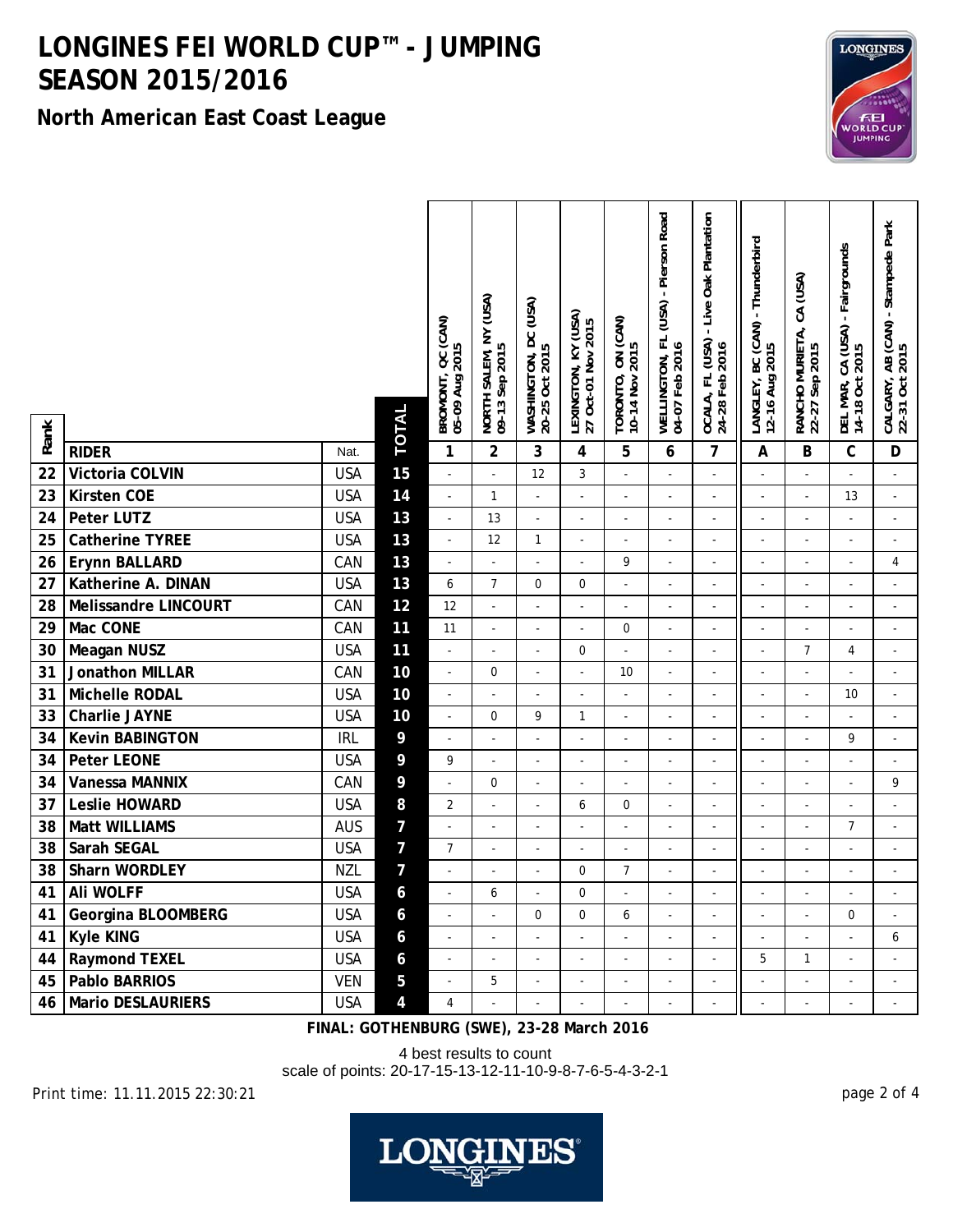**North American East Coast League**



 $\vert$   $\sigma$ 

 $\overline{1}$ 

 $\parallel$ 

 $\vert$   $\epsilon$ 

| Rank                     |                          |            | <b>TOTAL</b>   | BROMONT, QC (CAN)<br>05-09 Aug 2015 | NORTH SALEM, NY (USA)<br>09-13 Sep 2015 | WASHINGTON, DC (USA)<br>20-25 Oct 2015 | LEXINGTON, KY (USA)<br>27 Oct-01 Nov 2015 | TORONTO, ON (CAN)<br>10-14 Nov 2015 | WELLINGTON, FL (USA) - Pierson Road<br>04-07 Feb 2016 | - Live Oak Plantation<br>OCALA, FL (USA)<br>24-28 Feb 2016 | - Thunderbird<br>LANGLEY, BC (CAN)<br>12-16 Aug 2015 | RANCHO MURIETA, CA (USA)<br>22-27 Sep 2015 | - Fairgrounds<br>DEL MAR, CA (USA)<br>14-18 Oct 2015 | CALGARY, AB (CAN) - Stampede Park<br>22-31 Oct 2015 |
|--------------------------|--------------------------|------------|----------------|-------------------------------------|-----------------------------------------|----------------------------------------|-------------------------------------------|-------------------------------------|-------------------------------------------------------|------------------------------------------------------------|------------------------------------------------------|--------------------------------------------|------------------------------------------------------|-----------------------------------------------------|
|                          | <b>RIDER</b>             | Nat.       |                | 1                                   | $\overline{2}$                          | 3                                      | 4                                         | 5                                   | 6                                                     | $\overline{7}$                                             | $\boldsymbol{\mathsf{A}}$                            | B                                          | $\mathbf{C}$                                         | D                                                   |
| $\overline{47}$          | Margie GOLDSTEIN-ENGLE   | <b>USA</b> | $\overline{4}$ | $\overline{\phantom{a}}$            | $\overline{2}$                          | $\overline{2}$                         | 0                                         | $\overline{\phantom{a}}$            | $\overline{a}$                                        | ÷,                                                         |                                                      |                                            |                                                      | $\blacksquare$                                      |
| 48                       | <b>Abigail MCARDLE</b>   | <b>USA</b> | 3              | $\blacksquare$                      | 3                                       | $\overline{a}$                         | $\overline{a}$                            | ÷,                                  | L.                                                    | $\mathbf{r}$                                               |                                                      | $\sim$                                     | ÷,                                                   | $\sim$                                              |
| 48                       | <b>Bianca LAFONTAINE</b> | CAN        | 3              | 3                                   | $\overline{a}$                          | $\overline{a}$                         | ÷,                                        | $\overline{a}$                      | $\overline{a}$                                        | L.                                                         | ÷,                                                   | $\overline{a}$                             | $\overline{\phantom{a}}$                             | $\Box$                                              |
| $\overline{50}$          | <b>Candice KING</b>      | <b>USA</b> | $\overline{2}$ | $\Box$                              | $\mathbf 0$                             | $\overline{a}$                         | $\overline{2}$                            | $\overline{a}$                      | L,                                                    | L                                                          |                                                      | $\overline{a}$                             | $\overline{a}$                                       | $\overline{a}$                                      |
| 51                       | <b>Kelley ROBINSON</b>   | CAN        | 1              | $\mathbf{1}$                        | ÷,                                      | ÷,                                     | ÷,                                        | ÷,                                  |                                                       | L,                                                         |                                                      |                                            |                                                      | ÷,                                                  |
| $\mathbb{R}^2$           | <b>Aaron VALE</b>        | <b>USA</b> | $\mathbf 0$    | $\blacksquare$                      | ÷,                                      | $\boldsymbol{0}$                       | 0                                         | ÷,                                  | L,                                                    | ÷,                                                         |                                                      | ÷,                                         | ÷,                                                   | $\omega$                                            |
| Ţ                        | <b>Ainsley VINCE</b>     | CAN        | $\mathbf 0$    | $\Box$                              | 0                                       | $\overline{\phantom{a}}$               | $\overline{a}$                            | $\overline{a}$                      | $\overline{a}$                                        | $\overline{a}$                                             | ÷,                                                   | ÷,                                         | $\blacksquare$                                       |                                                     |
|                          | <b>Alison ROBITAILLE</b> | <b>USA</b> | $\mathbf 0$    | $\blacksquare$                      | $\Box$                                  | $\boldsymbol{0}$                       | $\overline{\phantom{a}}$                  | $\overline{a}$                      | ÷,                                                    | ÷,                                                         | ÷,                                                   | $\sim$                                     | $\omega$                                             | $\Box$                                              |
| Ţ                        | <b>Chris SORENSEN</b>    | CAN        | $\overline{0}$ | $\overline{\phantom{a}}$            | $\sim$                                  | $\overline{\phantom{a}}$               | $\overline{\phantom{a}}$                  | $\mathbf 0$                         | ÷,                                                    | $\blacksquare$                                             | ÷,                                                   | $\overline{\phantom{a}}$                   | $\overline{\phantom{a}}$                             | $\mathbf 0$                                         |
| $\blacksquare$           | <b>Christine MCCREA</b>  | <b>USA</b> | $\mathbf 0$    | $\blacksquare$                      | 0                                       | $\overline{\phantom{a}}$               | $\overline{\phantom{a}}$                  | $\overline{a}$                      | ÷.                                                    | $\overline{a}$                                             | L.                                                   | $\overline{\phantom{a}}$                   | $\overline{a}$                                       | $\blacksquare$                                      |
| $\overline{\phantom{a}}$ | Conor O'REGAN            | <b>IRL</b> | $\pmb{0}$      | $\overline{\phantom{a}}$            | $\overline{a}$                          | $\mathbf 0$                            | $\overline{a}$                            | ÷,                                  | L.                                                    | ÷,                                                         | ÷,                                                   | ÷,                                         | ÷,                                                   | $\sim$                                              |
| $\overline{\phantom{a}}$ | David BEISEL             | <b>USA</b> | $\mathbf 0$    | $\overline{a}$                      | $\overline{a}$                          | $\mathbf 0$                            | L.                                        | $\overline{a}$                      |                                                       | $\overline{a}$                                             |                                                      | $\overline{a}$                             | L.                                                   | $\overline{a}$                                      |
| $\ddot{\phantom{a}}$     | <b>David BLAKE</b>       | <b>IRL</b> | $\mathbf 0$    | $\overline{\phantom{a}}$            | $\boldsymbol{0}$                        | $\overline{\phantom{a}}$               | L.                                        | $\overline{a}$                      |                                                       | $\overline{a}$                                             |                                                      |                                            |                                                      | $\blacksquare$                                      |
| $\overline{\phantom{a}}$ | Dorothy DOUGLAS          | <b>USA</b> | $\pmb{0}$      | $\Box$                              | $\mathbf 0$                             | $\overline{\phantom{a}}$               | $\blacksquare$                            | $\overline{\phantom{a}}$            | ÷,                                                    | $\blacksquare$                                             |                                                      | $\overline{\phantom{a}}$                   | $\overline{\phantom{a}}$                             | $\Box$                                              |
| $\overline{\phantom{a}}$ | lan MILLAR               | CAN        | $\mathbf 0$    | $\blacksquare$                      | ÷,                                      | $\overline{\phantom{a}}$               | $\blacksquare$                            | 0                                   | ÷,                                                    | $\sim$                                                     |                                                      | $\overline{\phantom{a}}$                   | $\overline{\phantom{a}}$                             | ÷,                                                  |
| $\sim$                   | Jordan MACPHERSON        | CAN        | $\pmb{0}$      | $\blacksquare$                      | 0                                       | $\overline{\phantom{a}}$               | $\blacksquare$                            | $\overline{a}$                      | ÷,                                                    | ÷,                                                         | ÷,                                                   | $\sim$                                     | ÷,                                                   | $\blacksquare$                                      |
| $\sim$                   | Juan ORTIZ               | <b>VEN</b> | $\mathbf 0$    | $\overline{\phantom{a}}$            | ÷,                                      | $\overline{a}$                         | 0                                         | $\overline{a}$                      | L,                                                    | $\overline{a}$                                             |                                                      | $\overline{a}$                             | ÷,                                                   | $\blacksquare$                                      |
|                          | <b>Judy GAROFALO</b>     | <b>USA</b> | $\mathbf 0$    | $\blacksquare$                      | 0                                       | $\overline{a}$                         | L.                                        | $\overline{a}$                      |                                                       | $\overline{a}$                                             |                                                      | ÷,                                         | L.                                                   | $\omega$                                            |
|                          | Kaitlin Dawn CAMPBELL    | <b>USA</b> | $\mathbf 0$    | $\overline{\phantom{a}}$            |                                         | $\pmb{0}$                              | ÷,                                        | $\overline{a}$                      |                                                       | L                                                          |                                                      |                                            |                                                      |                                                     |
| $\ddot{\phantom{a}}$     | Kama GODEK               | <b>USA</b> | $\mathbf 0$    | $\blacksquare$                      | 0                                       | $\boldsymbol{0}$                       | ÷,                                        | $\overline{a}$                      | L.                                                    | $\mathbf{r}$                                               | ÷,                                                   | $\overline{a}$                             | ÷,                                                   | $\blacksquare$                                      |
| Ţ                        | Karen POLLE              | <b>JPN</b> | $\pmb{0}$      | $\omega$                            | $\blacksquare$                          | $\overline{a}$                         | $\mathbf 0$                               | $\overline{a}$                      | ÷,                                                    | ÷,                                                         | ÷,                                                   | $\sim$                                     | $\omega$                                             |                                                     |
| $\overline{\phantom{a}}$ | <b>Keean WHITE</b>       | CAN        | $\mathbf 0$    | $\mathbf{r}$                        | $\overline{a}$                          | $\overline{a}$                         | $\overline{a}$                            | $\overline{a}$                      | L.                                                    | $\mathbf{r}$                                               |                                                      | $\overline{a}$                             |                                                      | $\mathbf 0$                                         |
|                          | Lauren TISBO             | <b>USA</b> | $\pmb{0}$      | $\omega$                            | 0                                       | $\overline{a}$                         | ÷.                                        | $\overline{a}$                      | ä,                                                    | L.                                                         | ÷,                                                   | ÷.                                         | ÷,                                                   | $\overline{a}$                                      |
| $\overline{\phantom{a}}$ | <b>Lucas PORTER</b>      | <b>USA</b> | ${\bf 0}$      | $\overline{a}$                      | $\boldsymbol{0}$                        | $\overline{a}$                         | L.                                        | $\overline{a}$                      |                                                       | $\overline{a}$                                             |                                                      | $\overline{a}$                             | ÷,                                                   | $\overline{a}$                                      |
| $\overline{\phantom{a}}$ | Molly ASHE-CAWLEY        | <b>USA</b> | $\overline{0}$ | ÷,                                  | $\overline{0}$                          | ÷,                                     | ÷,                                        |                                     |                                                       | L                                                          |                                                      |                                            |                                                      |                                                     |

**FINAL: GOTHENBURG (SWE), 23-28 March 2016**

4 best results to count

scale of points: 20-17-15-13-12-11-10-9-8-7-6-5-4-3-2-1

Print time: 11.11.2015 22:30:21 page 3 of 4